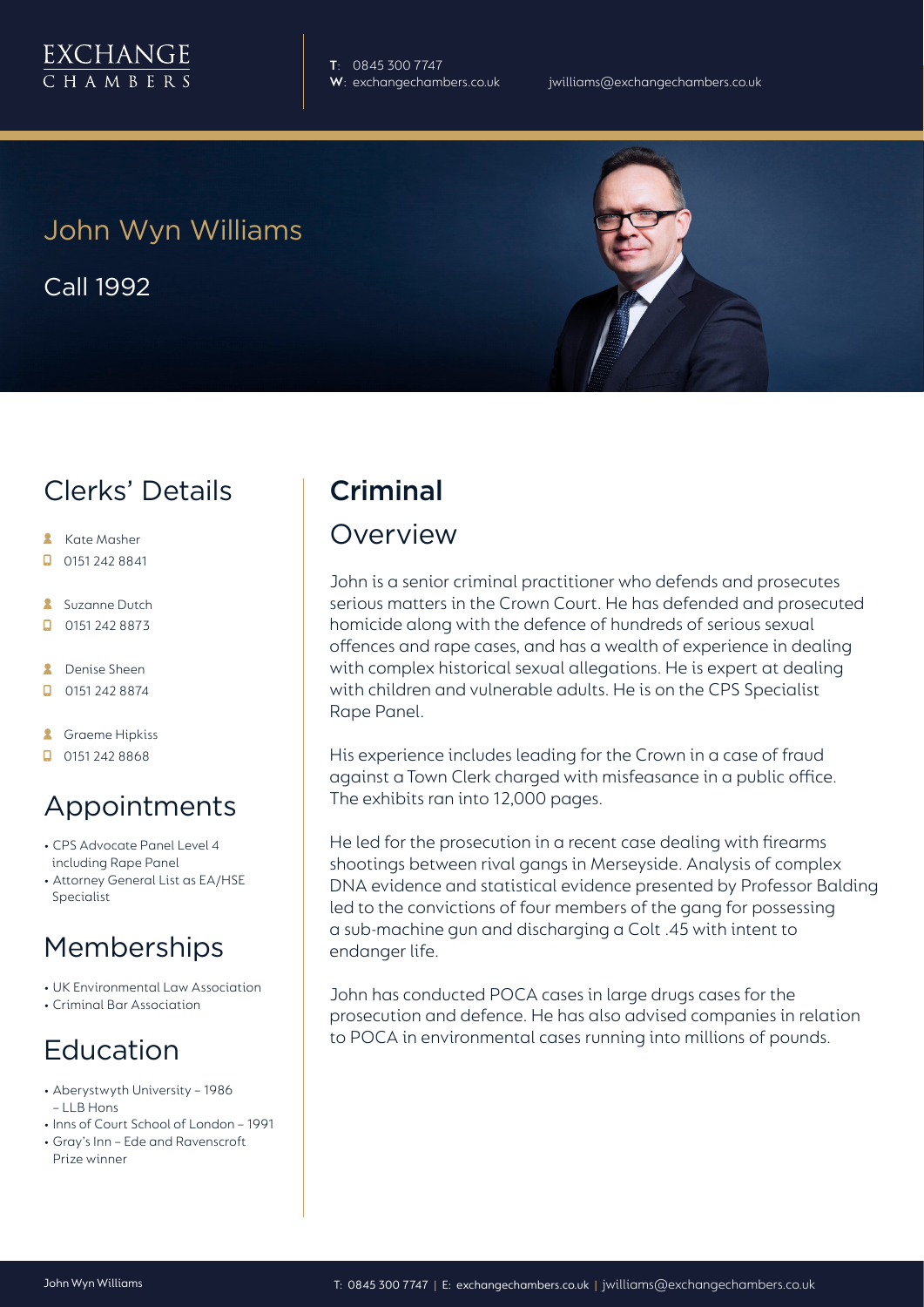

# Recommendations

"He is extremely diligent and meticulous, with a real ability to think outside the box. He is courteous and respectful to his clients and solicitors alike, a real team player. I can find nothing to be critical of."

**Leading Junior: Legal 500 2022**

"His relationships with clients are friendly and down to earth but at all times ultimately professional, all the facets of a real diamond." **Leading Junior: Legal 500 2021**

"Noted for his expertise in environmental cases of waste, water and air pollution." **Leading Junior: Legal 500 2018/19**

"Recommended for environmental cases of waste and water pollution." **Leading Junior: Legal 500 2017**

"An environmental expert." **Leading Junior: Legal 500 2016**

"Sought after for his expertise in cases involving breaches of environmental regulations." **Leading Junior: Legal 500 2015**

In an article on "Who reigns over the Regions" in the Lawyer Magazine he was described as "having an ability to communicate, not only with the client, but also with judges and solicitors".

In a recent case involving the rape of a 13 year old girl, the senior criminal partner at Allington Hughes said: "I was very impressed with John's tenacity and willingness to challenge aspects of the prosecution which others would have perhaps have left untouched. As always John's advocacy was very persuasive and his client care was faultless."

## Beyond the Bar

John enjoys walking in the mountains of his native Wales and welcomes any instructions from those who wish to be represented in Welsh.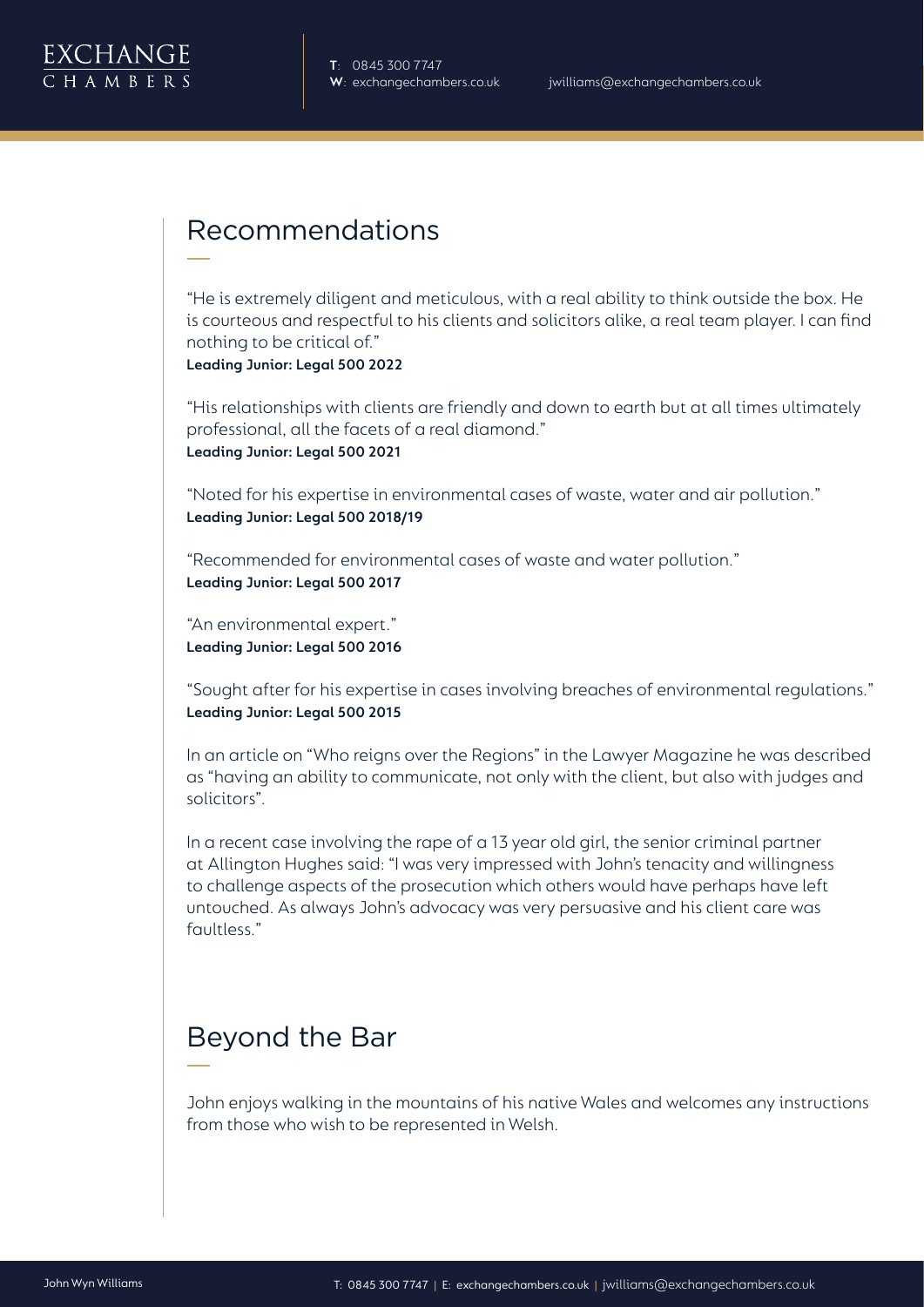

### Cases

#### *R v W B*

Prosecution. Rape of child under 13. Defendant received 16 years imprisonment and was declared an offender of particular concern.

https://www.liverpoolecho.co.uk/news/liverpool-news/paedophile-raped-girl-whoforced-16455086

#### *R v J F*

A legally complex driving whilst disqualified trial where a number of authorities were relied upon to lead to the defendant being found Not Guilty.

#### *DCC v Colecliffe*

John has been instructed to defend in a large Trading Standards Prosecution by Denbighshire County Council. The defendant is charged with participating in a fraudulent business under Section 9 of the Fraud Act 2006. Between 2012 and 2017 he traded in counterfeit golf merchandise worth at least £135,000. The matter is listed for trial in Caernarfon Crown Court and is due to last 3 weeks. John is instructed by Gamlins solicitors of Rhyl.

#### *R v D T*

John has received instructions to defend in a case alleging the murder of a vulnerable man who lived in Preston. The defendant is charged with the murder of a vulnerable man who is a 50 year old male who lived in Preston. The majority of the civilian witnesses in this case are either family members of the aggrieved or live or work in the area of Raven Street. Witnesses say that since about February this year the defendant moved in and was living, as a lodger, with the deceased. Family members state that the victim was a man of poor health. He had been alcohol dependant for many years as well as suffering from COPD and being an epileptic and was so unwell and vulnerable that Lancashire Social Services were funding an external care company to visit six days a week to ensure that Mr MAY was eating, taking his medication and looking after himself. 300 hours of CCTV footage has been served by the Crown. The matter is listed for trial in Preston Crown Court in November/December. John is being led by John Jones QC and instructed by Forbes of Preston.

#### *Operation Tigris*

John has been instructed to defend one of the defendants involved in the alleged involvement in Operation Tigris. Operation Tigris is an investigation into an Organised Crime Group (O.C.G.) involved in the supply of Drugs in Preston along with the exploitation of young, vulnerable females. This O.C.G. has been actively targeting young vulnerable females encouraging them to frequent premises under their control where the victims were supplied with drugs and alcohol before being sexually exploited and assaulted. The males involved have their own roles within this O.C.G. however the common purpose is to supply controlled drugs, namely Class A (Cocaine and Ecstasy ) and Class B (Cannabis and Ketamine) and the sexual exploitation of young girls.The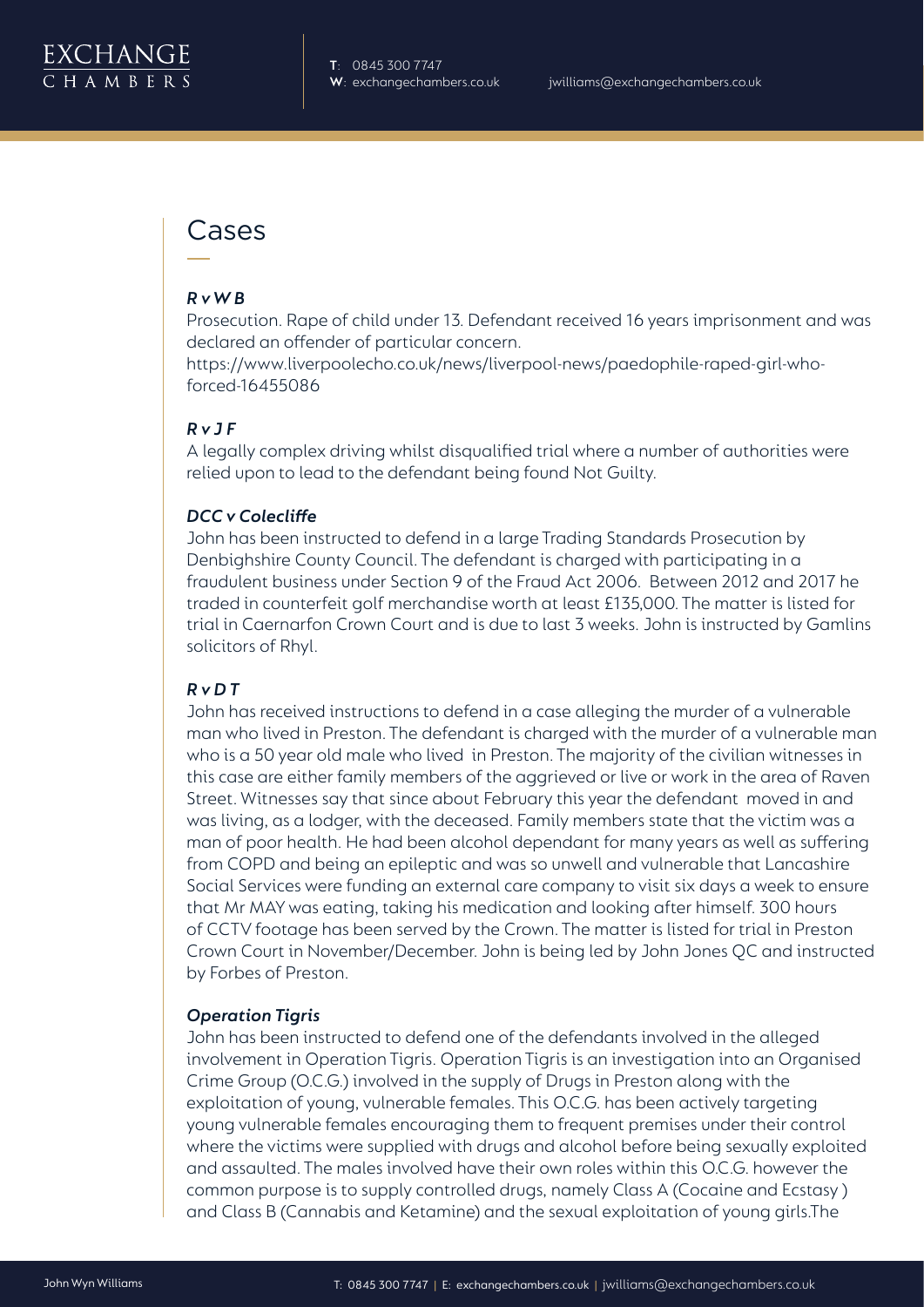matter is contested by the defendant and the matter is listed for a 8 week trial in Preston Crown Court in September 2019. He is instructed by Farleys in Preston.

#### *Successfully resisted Reference by the Attorney General*

In April 2019, John appeared before the Vice President of the Court of Appeal Criminal Division Lady Justice Hallett responding to a reference made by the Attorney General's office in relation to a sentence imposed on his client by HHJ Kershaw at Wolverhampton Crown Court. His client received a suspended sentence at the sentencing hearing in February this year. She was sentenced for her part in Operation Poppett which involved a Conspiracy to Supply Cocaine on an Industrial scale. Benzocaine was imported from China in industrial quantities. John was instructed by Bridgette Hibbert of Farleys in Preston.

#### *Operation Marquette*

John has been instructed in this complex and interesting gross negligence manslaughter where he represents one of the defendants charged with having a loaded shotgun in public when he was sat in the back of a land rover when the firearm discharged and killed a fellow passenger. Those charged with manslaughter were represented by silks and a legal argument was presented to the Judge on the basis that he had no "immediate control" over the firearm. Instructed by Andrew Scott of Parry Davies Solicitors in Bangor.

#### *Operation Heathbird*

John has been instructed to prosecute this case which alleges Possession of a magnum firearm and live ammunition with intent to endanger life. The weapon and ammunition were discarded by the defendants in a public thoroughfare in central Manchester. A close analysis of DNA evidence and a thorough investigation by National Crime Agency officers has led to the apprehension of both defendants. John is instructed by the Organised Crime Division North of the CPS.

#### *Operation Tamar*

John has been instructed to defend one of three defendants charged with attempting to import firearms into the Country from the USA. The firearms include a Glock 9mm hand gun and ammunition. Masks and balaclavas have also been recovered from the premises of one of the defendants. The case involves covert surveillance and statements from Law Enforcement officers in USA. The trial will take place in Preston Crown Court.

#### *Operation Wainscot*

John has been retained to defend in forthcoming criminal proceedings relating to the procurement funding of a North Wales hospital. The allegation against his client is that he aided and abetted the main defendant. The case is described by the team Specialist Fraud Division as "complex".

The main defendant is alleged to have wilfully misconducted himself to such a degree as to amount to an abuse of the public's trust in the said defendant, namely by submitting or causing to be submitted to Welsh Government business cases which falsely misrepresented the true total outturn cost of the Ysbyty Glan Clwyd Main Redevelopment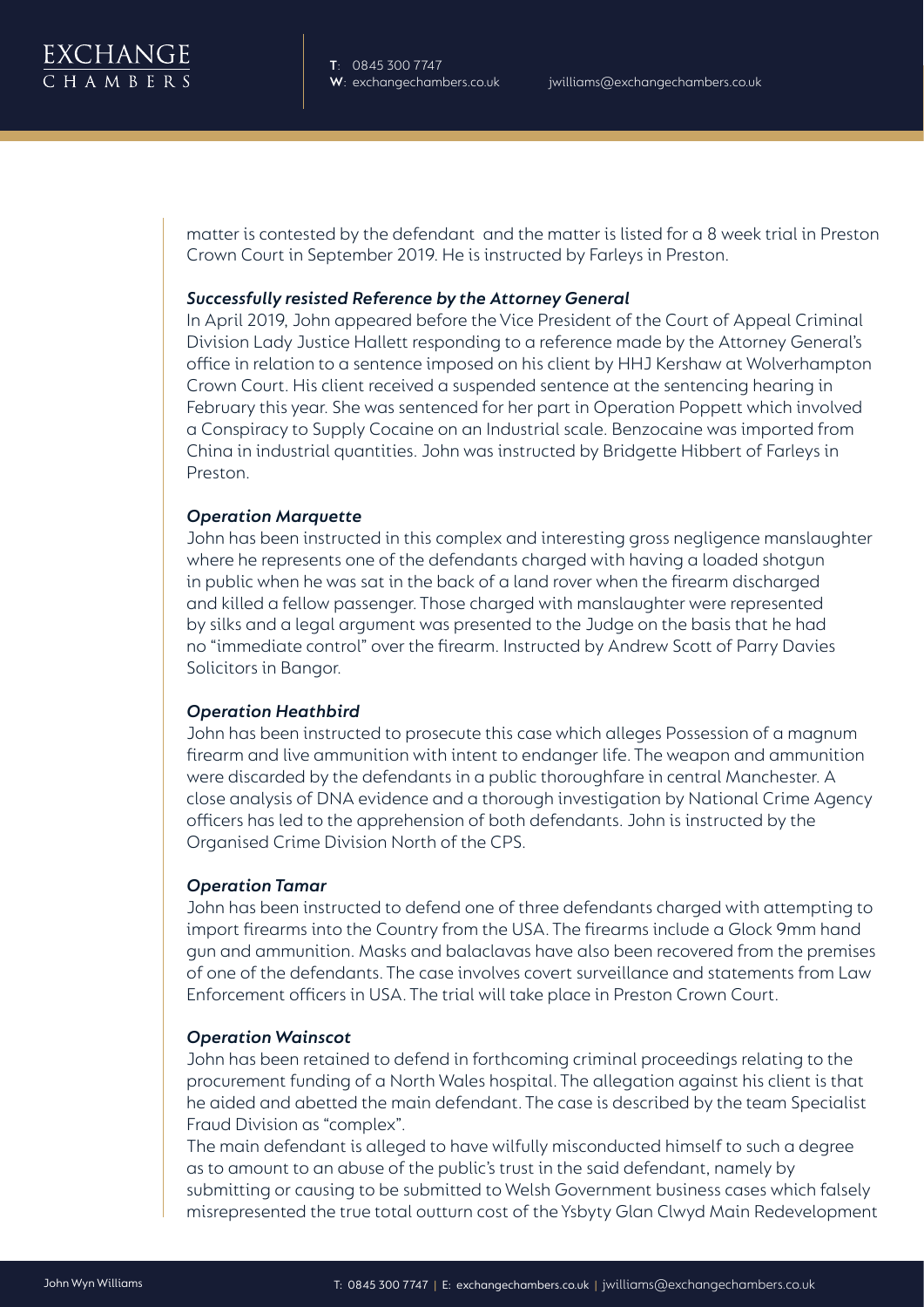

Project, without reasonable excuse or justification, Contrary to Common Law.

#### *Operation Fraser*

John is instructed by Cardiff County Council on behalf of the Wales Illegal Lending Unit to prosecute a "loan shark" who plied his trade for 20 years lending and collecting nearly half a million pounds from vulnerable borrowers. WIMLU is one of only three units in the UK set up by the Government to prosecute "loan sharks".

#### *Operation Zeus*

John has recently been retained to defend in this Conspiracy to supply class A drugs involving the alleged activities of two organised crime groups along the North Wales corridor. The investigation includes covert surveillance, telephone evidence and covert listening devices. The trial will be heard in Caernarfon Crown Court.

#### *Operation Rossi*

John has been instructed to defend one of seven defendants charged with Conspiracy to Defraud. The Investigation relates to the activities of Express Motors and their directors and involves allegations of fraud in relation to concessionary fares paid by Gwynedd County Council.

#### *Operation Ulysses*

John has been instructed to defend in this massive Conspiracy to Supply class A drugs. The pages run into over 30,000 and the case is described as the biggest drugs case prosecuted in Wales. It involves defendants from Liverpool, North Wales and also from Mid and South Wales. It is to be heard at Swansea Crown Court.

#### *Operation Funder*

John is currently instructed in a 6 week trial in Leeds Crown Court which involves an allegation that three defendants conspired to defraud elderly and vulnerable members of the public to service and purchase both Dyson and Kirby vacuum cleaners. It was alleged that a company owned by the Main defendant had benefitted to the tune of £1.5million.

The Case is brought by Yorkshire Trading Standards and was investigated by"Scambusters".

John is instructed by Farleys of Preston and appears for the main defendant.

#### *Operation Cobweb*

John has received instructions to appear in a massive mortgage and money laundering case in Manchester. The matter is listed for a 12 week trial at Manchester Crown Court and he will be led by John Jones QC. He is instructed by Forbes of Preston.

#### *Operation Astute*

Class A Drugs conspiracy involving detailed telecoms evidence- defending.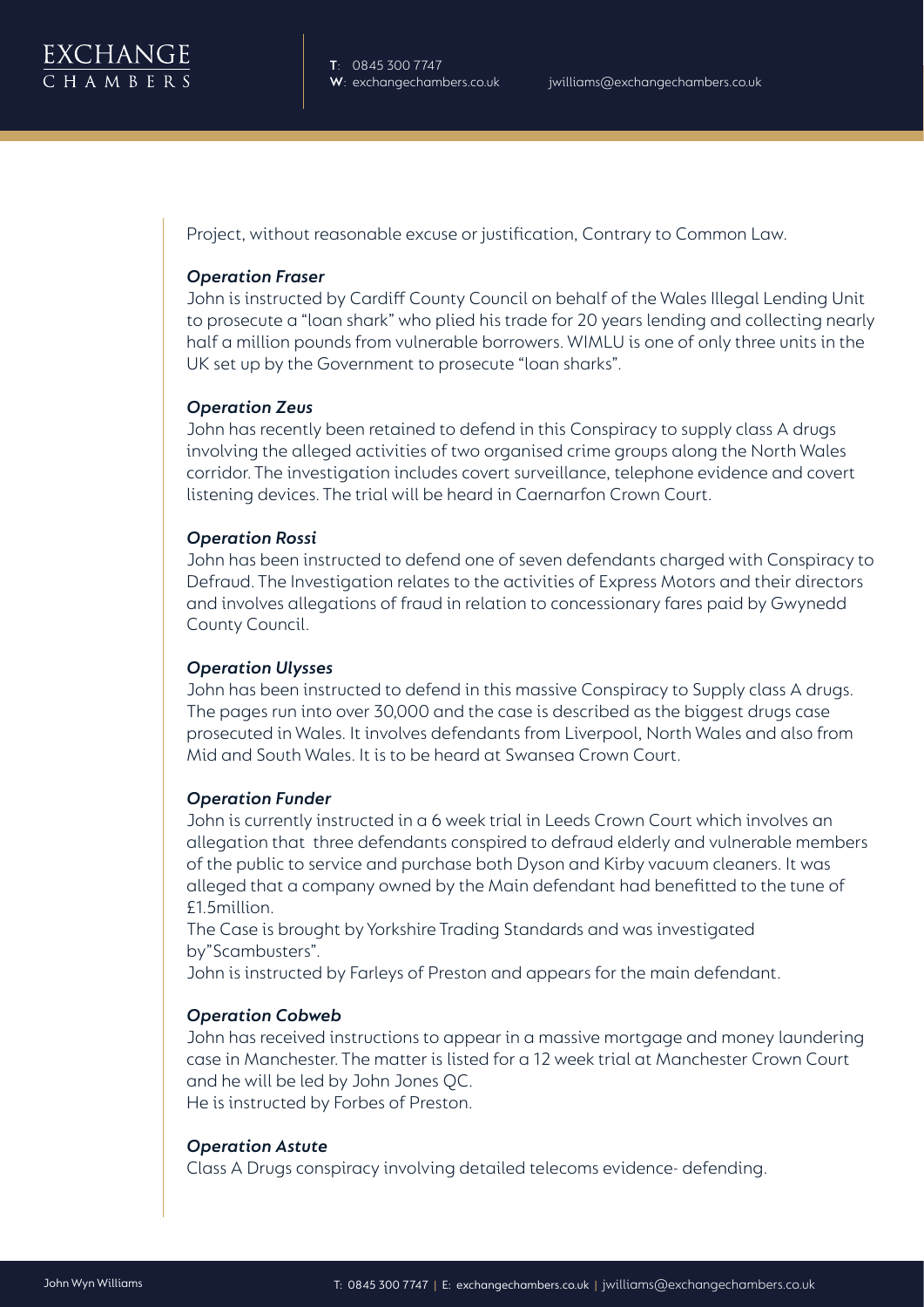

#### *Operation Yonside*

Class A and B Drugs conspiracy – acting for the main defendant with extensive telecoms evidence in excess of 30,000 pages.

#### *Operation Measure*

Defending in a multi handed drugs conspiracy with over 30 defendants.

#### *Operation Ralston*

Defending a defendant in a conspiracy to defraud involving £800,000 of public money.

#### *Operation Oriel*

Recently instructed to defend a fireman and landlord charged with five counts of gross negligence manslaughter based on alleged Breaches under the Regulatory Reform (Fire Safety) Order 2005.

#### *Operation Affleck*

Recent instructions to defend in a multi handed conspiracy to defraud in an alleged £3.5m land bank fraud.

#### *R v France*

Prosecuting - Prisoner on day release helped with robbery of security guard in bank. http://www.derbytelegraph.co.uk/Prisoner-day-release-helped-robbery-security/ story-14054558-detail/story.html

#### *R v Ian Maxwell*

Defended Falklands war veteran accused of 7 counts of fraud against elderley victims. http://www.itv.com/news/wales/topic/ian-maxwell/

#### *R v Robert Sullivan*

Prosecution. Defendant admitted 25 sex charges including 9 rapes. http://www.mirror.co.uk/news/uk-news/robert-sullivan-sadistic-paedophile-jailed-1517508

#### *R v Gwilym Roberts*

defended councillor charged with stabbing his wife. http://www.dailymail.co.uk/news/article-1295937/Councillor-stabbed-wife-finding-hotelroom-political-rival-jailed.html

#### *R v Iestyn Davies*

Six week murder led by P Harrington QC – including complex DNA and SOIL Analysis evidence. http://m.bbc.co.uk/news/uk-wales-north-west-wales-13119857

#### *R v Alwen Jones*

Three week murder led by Mr I Murphy QC – involving issue of loss of control. http://m.bbc.co.uk/news/uk-wales-north-west-wales-19897554